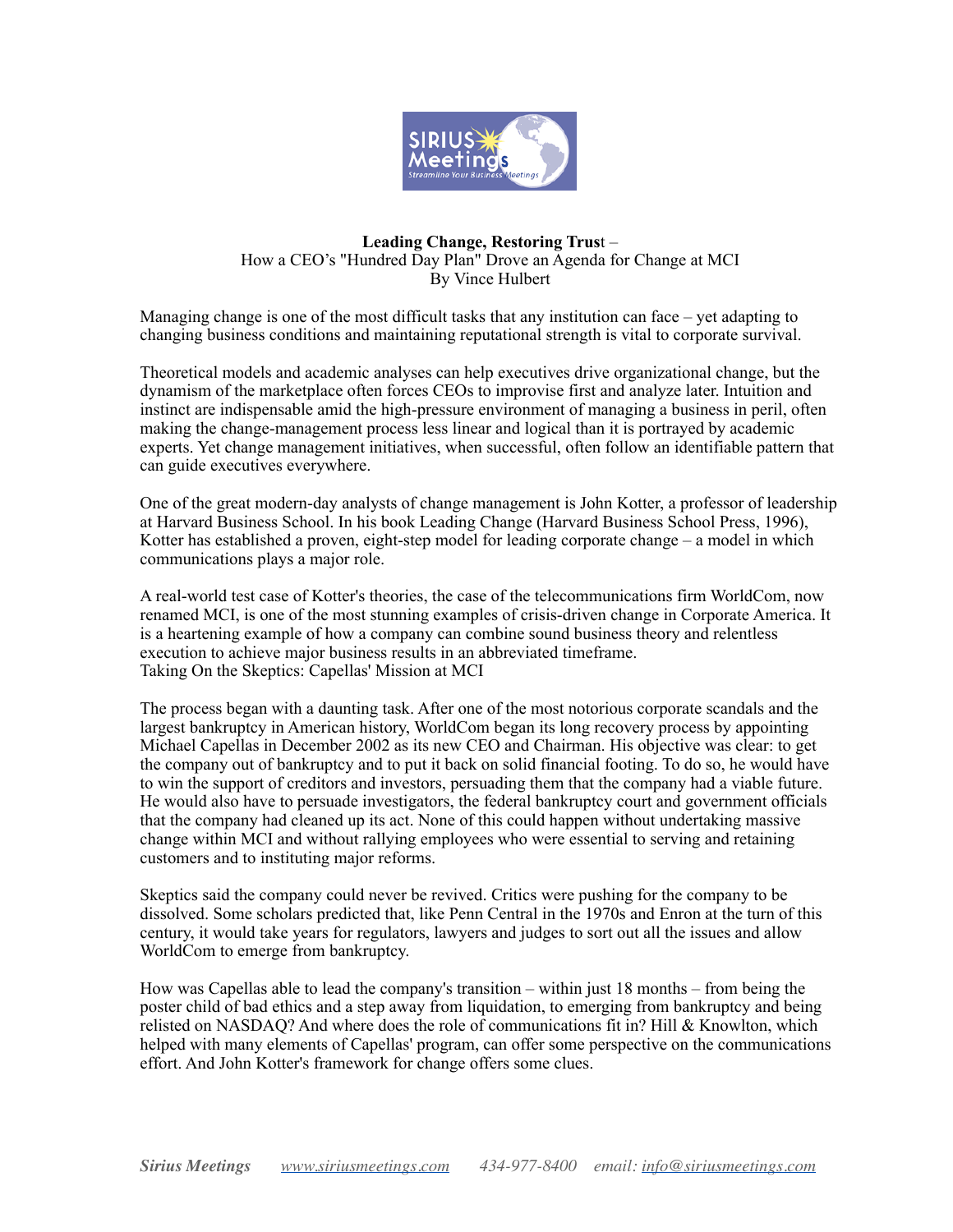MCI President and CEO, Michael Capellas and other company employees celebrate at the NASDAQ during the company's relisting. In 18 months, Capellas was able to lead MCI's emergence from the largest bankruptcy in corporate history. Kotter's Change Model

Kotter's model outlines the eight essential steps of change management

- 1. Establish a sense of urgency
- 2. Form a guiding coalition
- 3. Create a vision
- 4. Communicate the vision
- 5. Empower others to act on the vision
- 6. Create short-term wins
- 7. Consolidate improvements and produce still more change
- 8. Make changes permanent: Don't go back to the old ways.

Capellas and his management team probably did not refer directly to Kotter's academic theory in leading the company's transition. But in practice, MCI took each of these steps and fulfilled Kotter's model.

While a full-scale analysis of Capellas's actions requires a longer academic study, there was clearly one bold move by Capellas, early in his tenure, that had a huge impact on the company's ability to accomplish several of these steps. Soon after becoming CEO, Capellas created and launched a highly visible "Hundred Day Plan." Although a 100-day drive for change is not unique – it became legendary with Franklin D. Roosevelt's initial whirlwind of reform – Capellas's plan stands out for its organizational impact. With this initiative, MCI was able to accomplish a number of the key objectives outlined by Kotter's key objectives.

Specifically, the Hundred Day Plan went a long way toward:

- Establishing a sense of urgency
- Establishing a vision
- Communicating a vision
- Creating short-term wins
- Consolidating improvements and producing still more change
- Laying the groundwork for permanent change.

Here is a more detailed discussion of how Capellas and his team proceeded. The First and Essential Step: Establish a Sense of Urgency

At least half of the companies undergoing change, Kotter asserts, fail in this vital first step. Certainly, leaders of companies that are in crisis or in bankruptcy have an advantage in establishing the need for change, since their employees recognize that the company's survival may be at stake – but that doesn't automatically result in change. Even if it's clear to employees that the company is in bad shape, it still may be important to ratchet up their sense of urgency.

Pursuing his Hundred Day Plan, Capellas set a tone of urgency by engaging employees with candid talk about the risks that the company faced, while also emboldening them by laying out a path for success. Capellas also called for the filing of the company's plan of reorganization to be completed, confronting employees with a deadline that many thought impossibly optimistic.

Energized by the Hundred Day Plan, the company set about tackling a long list of aggressive goals. A countdown clock was posted on the company's internal website. Motivational signs – exhorting "Act with an outrageous sense of urgency" and "We have a need for speed" – were emblazoned on MCI facilities around the world.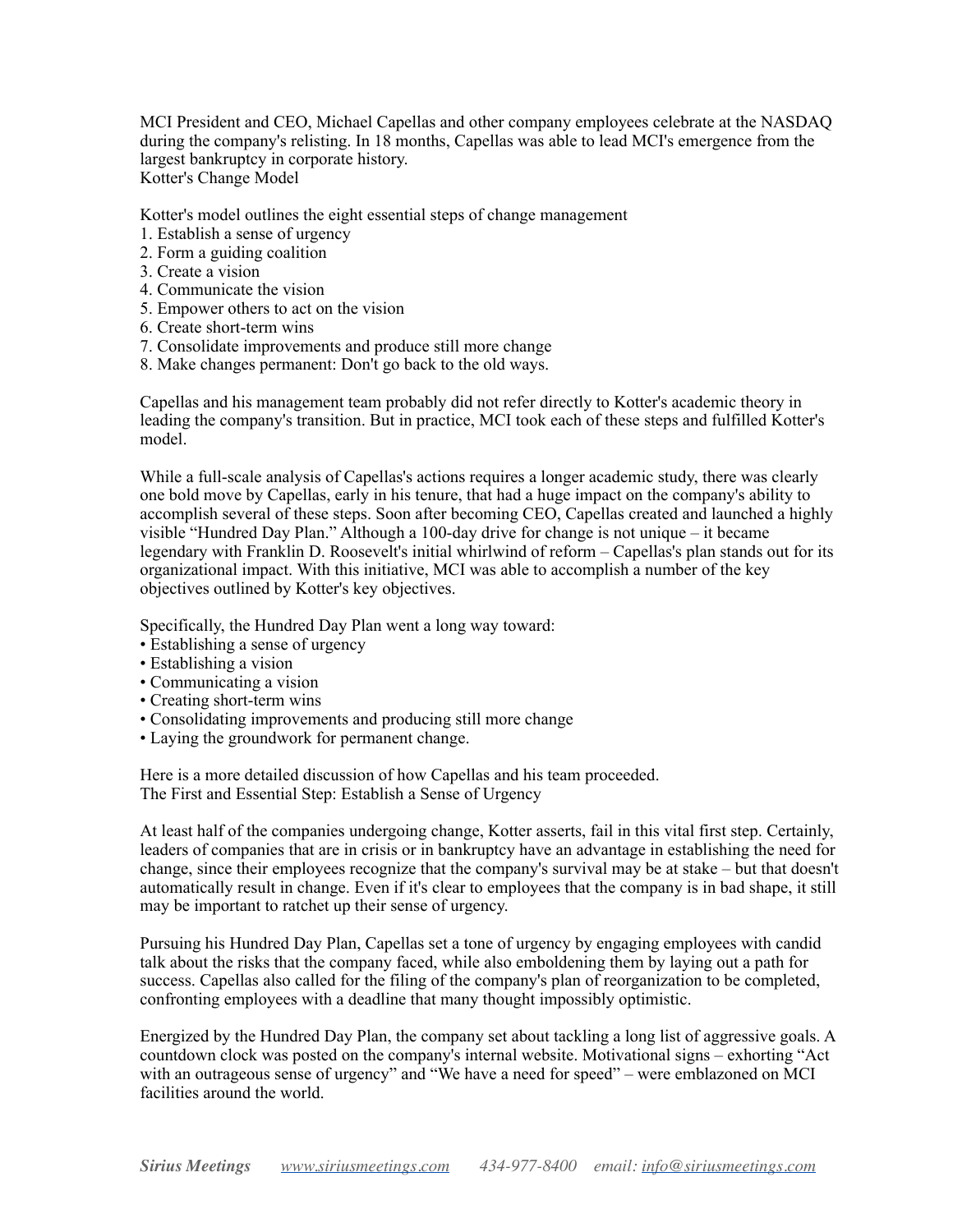MCI might have taken another approach: It might have viewed the workout from bankruptcy as a multi-year effort. After all, Enron – which went into Chapter 11 long before WorldCom – has yet to emerge, and many companies require years to work their way out of bankruptcy. Yet clearly Capellas thought it wiser to mobilize for an all-out sprint rather than a marathon. Create a Vision

The vision behind the Hundred Day Plan was simple: to persuade employees that the company did have a future and that its workforce could determine the company's destiny – despite all the external forces bearing down on them. Their future would include some turbulence, but taking quick action would be wiser than bemoaning their fate.

In addition to a short-term focus of escaping from bankruptcy, Capellas anchored his Hundred Day Plan in a longer-term picture of what MCI would become: a company that would usher in major IT advances through its Internet Protocol (IP) network, focusing greater attention on business customers and less on consumer markets. Capellas also helped employees understand the challenges facing the telecom industry as a whole and helped prepare them for years of change. Communicate a Vision

Without credible communication and lots of it, writes Kotter, the hearts and minds of the troops can never be captured. The MCI experience presents a vivid picture of what "lots of communications" actually looks like.

Looking back, these three key points are noteworthy for communications professionals:

• Communicating the vision required much greater resources and time than developing the vision. • Communicating the vision began well before the Hundred Day Plan was rolled out: Within the first 30 days of his tenure, Capellas met with almost every major business customer, conducted an allemployee broadcast/webcast, and led town-hall meetings in six of MCI's major facilities. • While the communications team played a pivotal role, the tone for change was set at the top by direct, continuous communications by Capellas himself.

The Hundred Day Plan was launched with an all-employee broadcast/webcast that conveyed an enthusiasm often reserved for major external announcements. One part of the webcast even included former NFL star Emmitt Smith, whose perspective was used to help reinforce one of the key marketing goals for the company. Yet that webcast was only one part of the communications story.

Here is a brief summary of the communications output that came just from the CEO's office during the year and a half from the day Capellas arrived to the day that MCI emerged from Chapter 11:

• Eight CEO conference calls to all MCI employees at the level of director and above

• Seven worldwide all-employee broadcast/webcasts conducted by Capellas with his management team

• Twenty-five all-employee "town hall meetings," led by Capellas, outside the MCI headquarters building. This number does not include the additional town-hall-style meetings led by other members of the management team.

• Twenty-six e-mails from Capellas to all MCI employees

• Six quarterly face-to-face, two-day meetings led by Capellas with MCI's top 80 executives to review MCI's business and progress toward emergence from Chapter 11.

At the same time these efforts were being executed by Capellas himself, an intensive corporate communications program was being driven by other senior MCI officials. Plan and Create Short-Term Wins

The Hundred Day Plan went a long way toward building credibility for Capellas and the new management team, because it allowed the company to prove that it could do what it said it would do.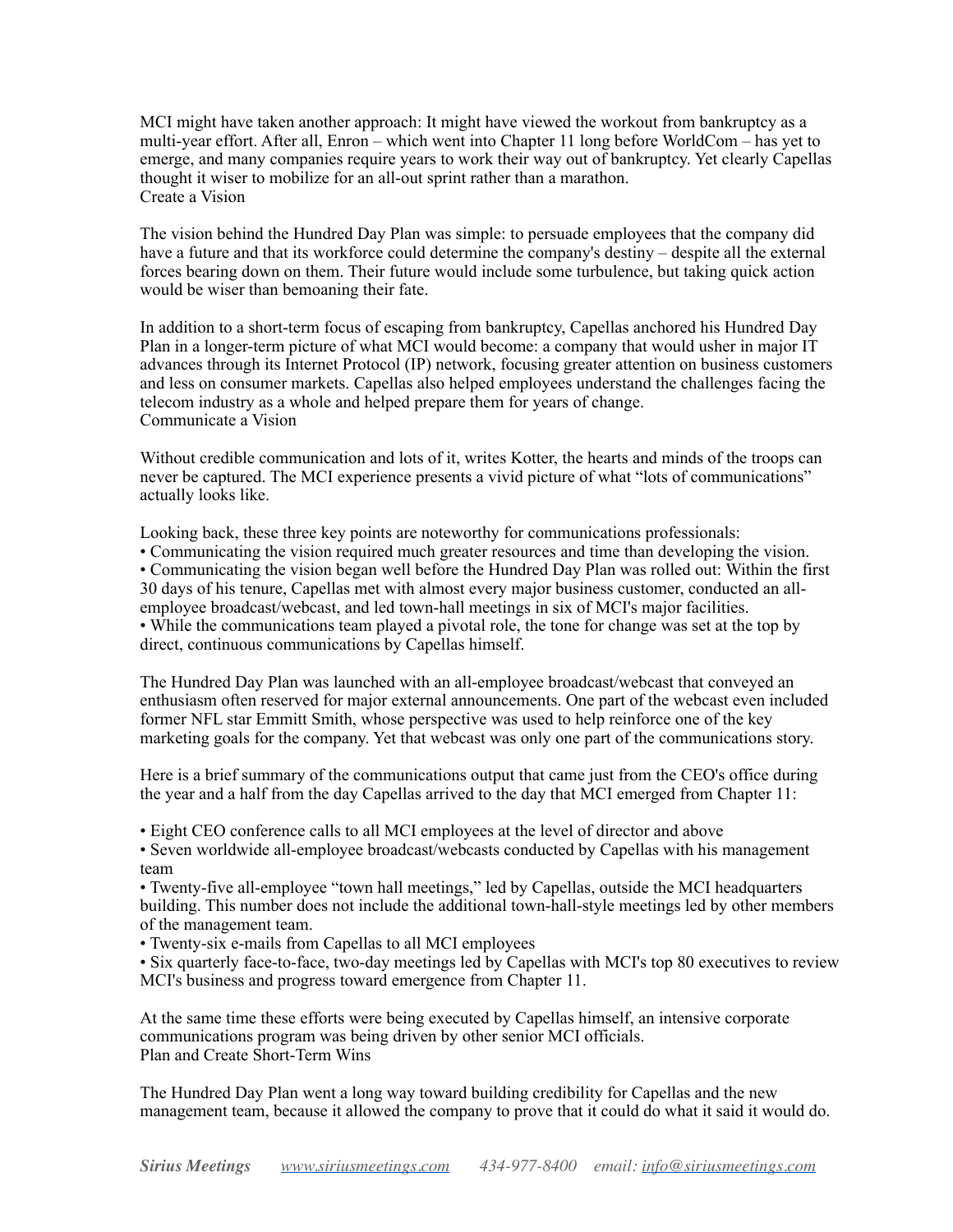In launching the plan, MCI shared its goals publicly through its website, though it chose not to hype the plan with external audiences. Publicly sharing the goals not only provided accountability  $$ perhaps more than any management team would ever wish for – it also set the foundation for achieving significant short-term wins. In addition, Capellas also sent an important signal: Success isn't in creating the plan, but in actually achieving it.

And achieve it the team assuredly did. Major short-term wins included:

• Filing the company's plan of reorganization and securing support for it from 90 percent of MCI's creditors

• Recruiting and installing a new management team

• Developing the company's new business code of conduct and establishing a "zero tolerance" policy for ethics violations

• Expanding the availability of the company's flagship consumer product, The Neighborhood, to all 48 states

• Retaining the company's top 300 business customers

• Developing the company's three-year business plan

• Rolling out a series of customer advocacy programs.

Consolidate Improvements and Produce Still More Change

The wins brought about by the Hundred Day Plan helped pave the way toward several other needed changes. Most of those changes were even more complex and ambitious than reaching the Hundred Day milestone, requiring an even greater amount of time and an even greater commitment of people with specialized skills. These changes included:

• Rebuilding the company's financial controls and in-house finance team

• Reconstructing 10 years of financial history in order to provide three years of audited financial data to the SEC. This effort involved more than 1,500 finance professionals from inside and outside the company.

• Adding three new members (including the CFO, General Counsel and Chief Ethics Officer) to the company's nine-person management team, while adding seven new members to the company's Board of Directors

• Rolling out one of the largest corporate ethics programs ever designed, which required the training of more than 50,000 employees worldwide

• Implementing a long list of corporate governance reforms

• Reorganizing the company's business and structure around four customer-facing groups and establishing a new P&L break out for the entire organization.

Starting during the Hundred Day period and continuing afterward, MCI designed and rolled out an ethics traning program for all its employees worldwide.

Make the Changes Permanent

One of the tests of any change management initiative is whether the changes actually become part of the company's operating style. Many of the seeds that Capellas planted during the Hundred Day Plan have indeed grown and are becoming part of the culture of the new MCI. These areas include:

• A heightened sense of ethics among the company's employees

• Greater feelings of empowerment, future possibilities and productivity among employees

• The company's movement to a greater focus on IP technology and serving the business market

• Greater openness and more forthright communications at all levels of the company.

Engineering the turnaround of any troubled company is hard enough, but rescuing a battered firm from imminent peril – after it has suffered enormous reputational and legal damage – requires even more ingenuity. Whether Capellas and his team consciously drew ideas from Kotter's work, or